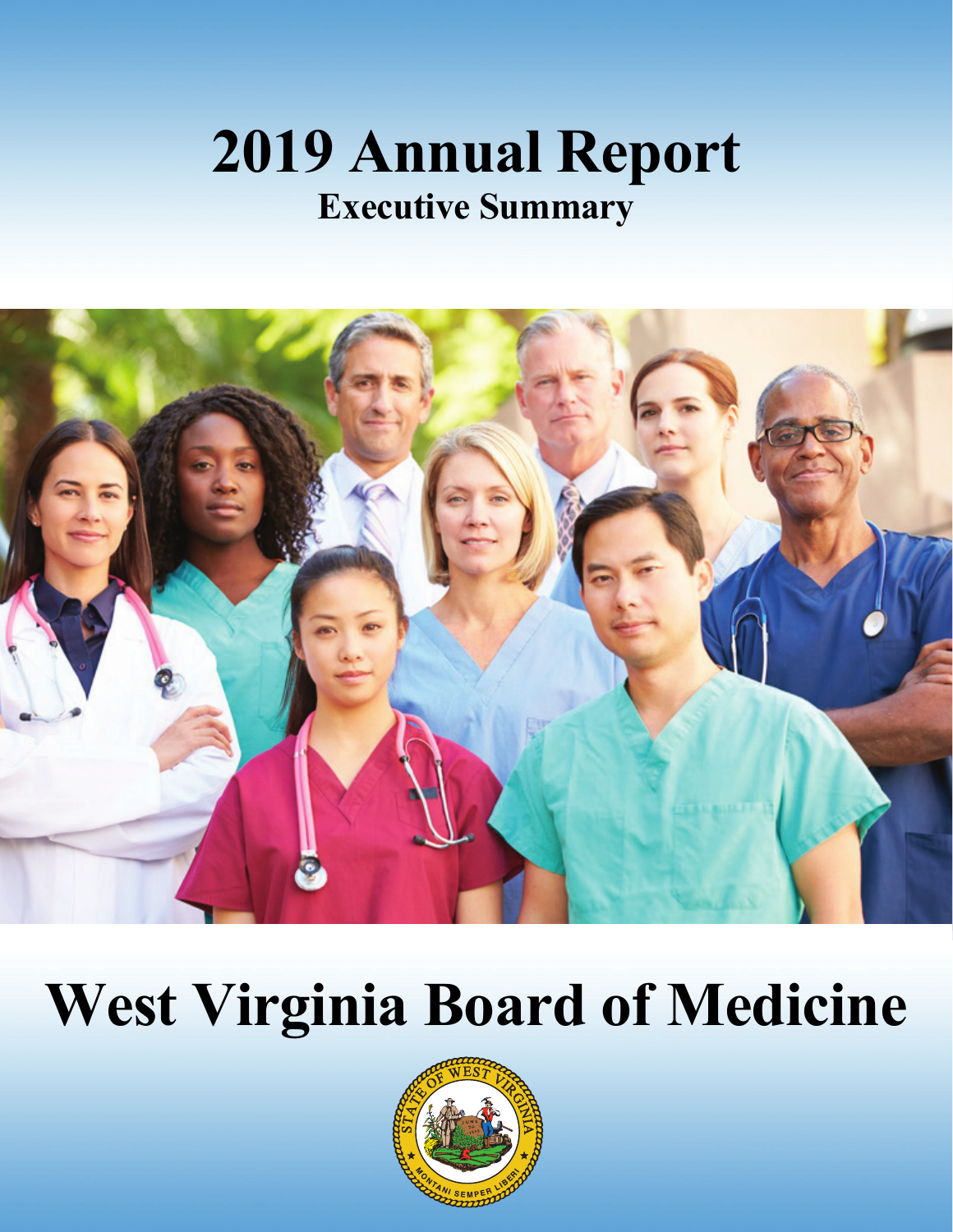### **PAGE 2 - 2019 ANNUAL REPORT WV BOARD OF MEDICINE**

# **West Virginia Board of Medicine Mission, Vision, and Core Values**

**MISSION:** The West Virginia Board of Medicine is the state agency charged with protecting the health and safety of the public through licensure, regulation and oversight of medical doctors (MDs), podiatric physicians (DPMs), and collaborating physician assistants (PAs).

**VISION:** We will be a national leader in innovative oversight of health professionals.

#### **CORE VALUES:**

- Integrity Our actions are congruent with our words. We question actions inconsistent with our values.
- Public Protection (Compliance) We follow the law and achieve complete compliance with the rules, policies and procedures that have been established to safeguard the public and to regulate the health care professionals we serve in a fair and just manner.
- Accountability (Accuracy) We believe we must ensure that information is exact and correct. Accurate work product, with strong attention to detail and efficiency of process, is important. We, individually and collectively, are responsible for our actions.
- Trust (Reliability & Respect) We strive to earn the confidence of others. We demonstrate consistently strong performance with respect and dignity.

# **West Virginia Board of Medicine Staff**

| <b>Staff Member</b>    | <b>Title</b>                                                               | <b>E-Mail Address</b>     | Ext.  |
|------------------------|----------------------------------------------------------------------------|---------------------------|-------|
| Mark Spangler          | <b>Executive Director</b>                                                  | Mark.A.Spangler@wv.gov    | 70005 |
| Jamie Alley            | Deputy Director / General Counsel                                          | Jamie.S.Alley@wv.gov      | 70009 |
| Valerie Anderson       | <b>PA Licensure Analyst</b>                                                | Valerie.S.Anderson@wv.gov | 70002 |
| <b>Greg Foster</b>     | <b>Board Attorney</b>                                                      | Greg.S.Foster@wv.gov      | 70017 |
| <b>Jamie Frame</b>     | <b>Executive Administrative Assistant</b>                                  | Jamie.C.Frame@wv.gov      | 70001 |
| Joseph Lewis           | Paralegal                                                                  | Joseph.A.Lewis@wv.gov     | 70000 |
| Thomas M. McCall       | Receptionist / Administrative Assist.                                      | Thomas.M.McCall@wv.gov    | 70004 |
| <b>Patrick Muncie</b>  | Investigator                                                               | Patrick.A.Muncie@wv.gov   | 70015 |
| Angela Scholl          | Licensure Analyst (Last Names A-L)                                         | Angela.M.Scholl@wv.gov    | 70007 |
| Deborah Scott          | <b>Fiscal Officer</b>                                                      | Deb.D.Scott@wv.gov        |       |
| (Vacant)               | <b>Complaints Coordinator</b>                                              |                           | 70008 |
| Sheree Thompson        | Supervisor / Licensing, Certifications<br>& Renewals Division              | Sheree.J.Thompson@wv.gov  |       |
| Leslie Thornton        | Supervisor / Investigation,<br><b>Complaints &amp; Compliance Division</b> | Leslie.A. Thornton@wv.gov | 70003 |
| Carmella Walker        | Licensure Analyst (Last Names M-Z)                                         | Carmella.L.Walker@wv.gov  | 70021 |
| <b>Andrew Wessels</b>  | <b>Director Intragovernment Relations</b>                                  | Andrew.R.Wessels@wv.qov   | 70013 |
| <b>Scott Wilkinson</b> | <b>Information Systems Coordinator</b>                                     | Scott.A.Wilkinson@wv.gov  | 70006 |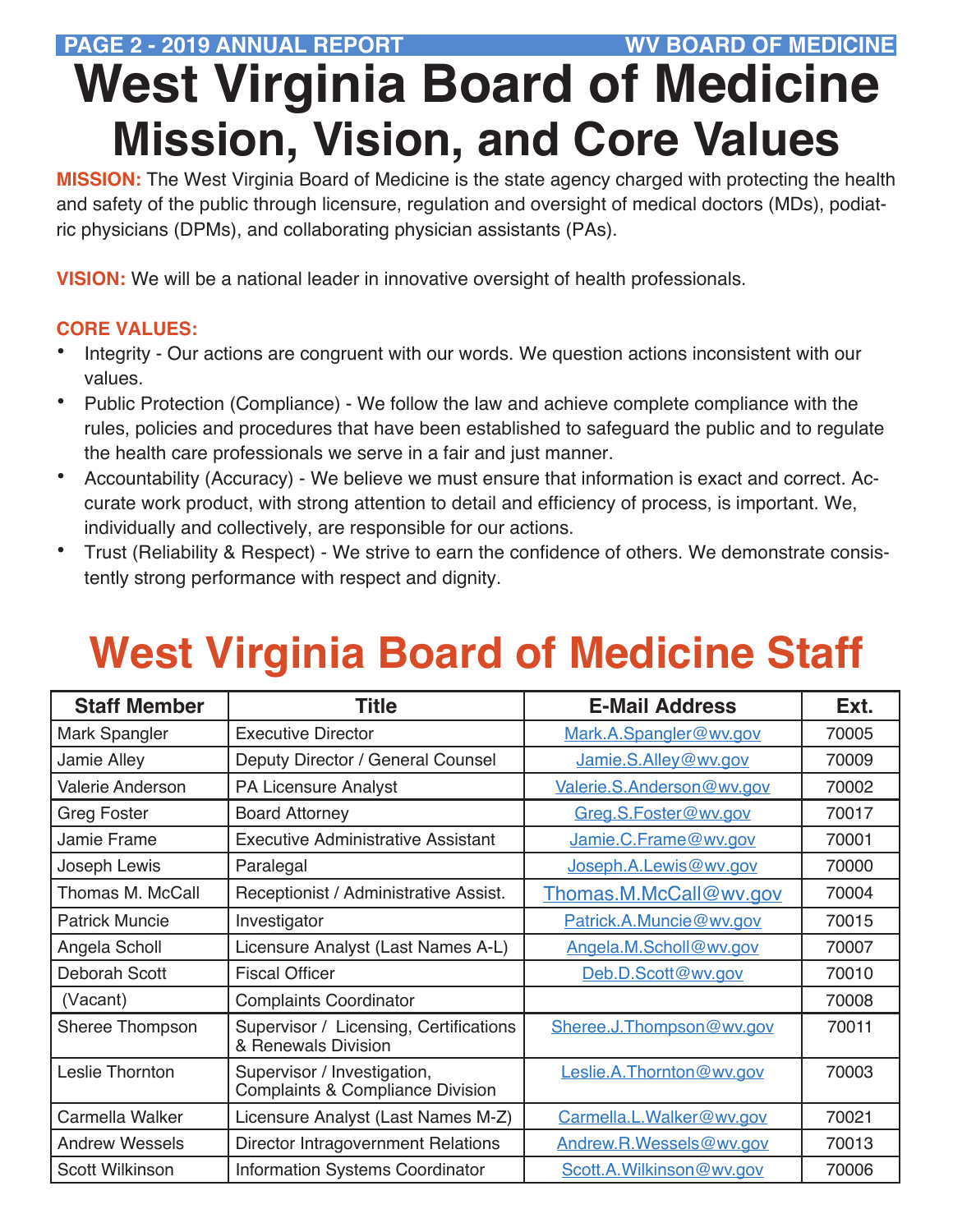| <b>Summary of Licensure Activity</b>                       |                |  |  |  |
|------------------------------------------------------------|----------------|--|--|--|
| Licenses, Certifications, and Registrations Issued         |                |  |  |  |
| Between July 1, 2017 and June 30, 2019                     |                |  |  |  |
| <b>Newly Licensed Medical Doctors (MDs)</b>                | 1478           |  |  |  |
| Newly Licensed Podiatric Physicians (DPMs)                 | 18             |  |  |  |
| <b>Newly Licensed Physician Assistants (PAs)</b>           |                |  |  |  |
| <b>Medical Corporations</b>                                | 32             |  |  |  |
| <b>Professional Limited Liability Companies</b>            | 48             |  |  |  |
| <b>Special Volunteer Medical Licenses</b>                  | 1              |  |  |  |
| <b>Extraordinary Circumstance Medical Licenses</b>         | $\overline{2}$ |  |  |  |
| <b>Medical School Faculty Limited Licenses</b>             | 5              |  |  |  |
| <b>Veterans Nursing Home Facility Licenses</b>             | $\overline{0}$ |  |  |  |
| <b>Active Duty Military or Spouses</b>                     |                |  |  |  |
| <b>Controlled Substance Dispensing</b>                     |                |  |  |  |
| Total Licensure as of June 30, 2019                        |                |  |  |  |
| <b>Medical Doctors Practicing in WV</b>                    | 4,466          |  |  |  |
| <b>Medical Doctors Practicing Out-of-State</b>             | 2,741          |  |  |  |
| <b>Total Number of Medical Doctors</b>                     | 7,207          |  |  |  |
| Podiatric Physicians Practicing in WV                      |                |  |  |  |
| <b>Podiatric Physicians Practicing Out-of-State</b>        |                |  |  |  |
| <b>Total Number of Podiatric Physicians</b>                |                |  |  |  |
| Physician Assistants Practicing in WV                      |                |  |  |  |
| Interstate Medical Licenses Compact (IMLC) Licenses Issued |                |  |  |  |
| <b>IMLC Letters of Qualification Issued</b>                | 32             |  |  |  |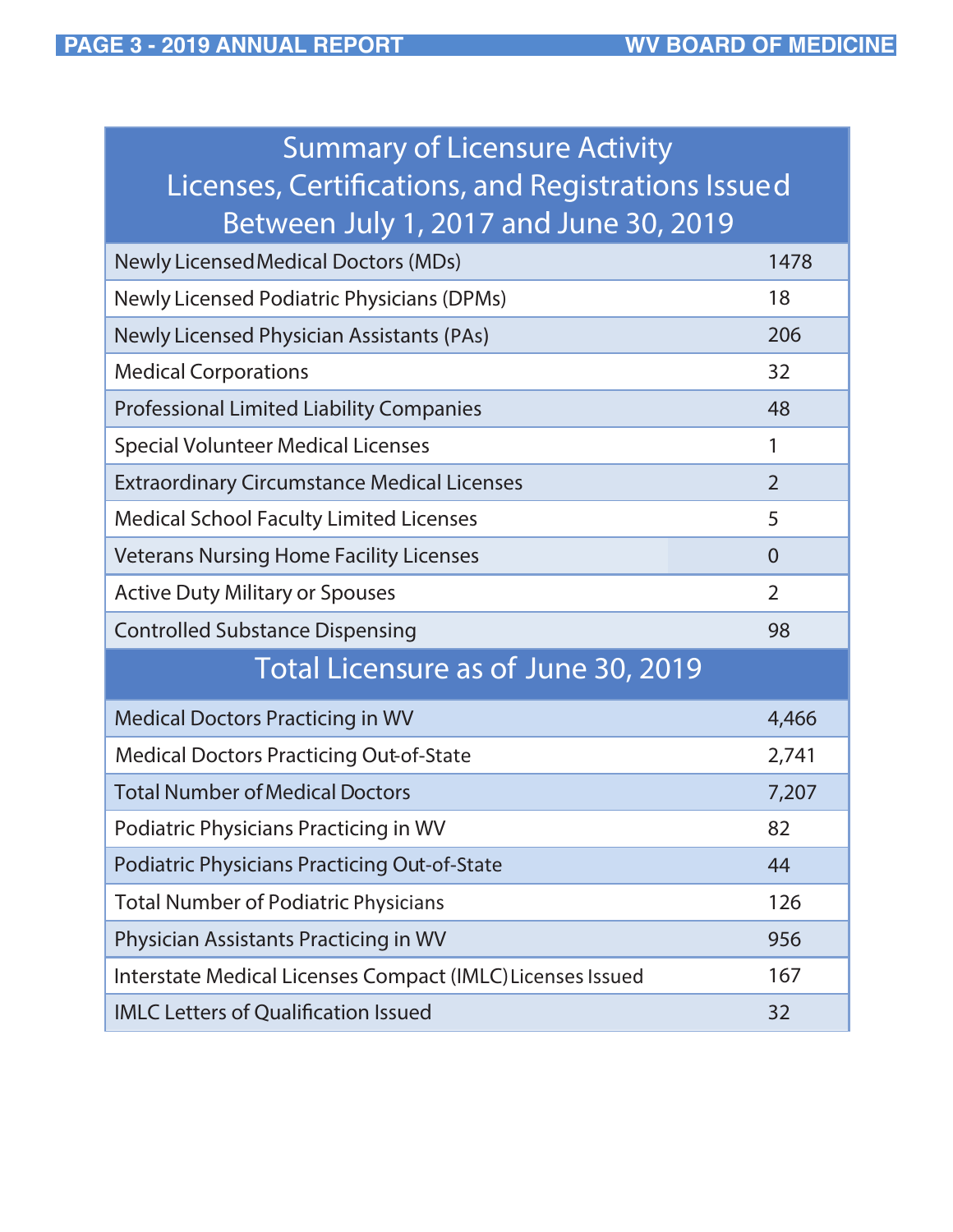# **Complaints and Investigations**

### **MDs**

| Complaints Received On/After 7/1/17 That Remained Open/Pending As Of 6/30/19  174 |  |
|-----------------------------------------------------------------------------------|--|
|                                                                                   |  |
|                                                                                   |  |

### **DPMs**

| Complaints Received On/After 7/1/17 That Remained Open/Pending As Of 6/30/19  5 |  |
|---------------------------------------------------------------------------------|--|
|                                                                                 |  |
|                                                                                 |  |

### **PAs**

| Complaints Received 7/1/17 - 6/30/19 That Were Closed Without Board Action 5    |  |
|---------------------------------------------------------------------------------|--|
| Complaints Received On/After 7/1/17 That Remained Open/Pending As Of 6/30/19  1 |  |
|                                                                                 |  |
|                                                                                 |  |

- Many complaints allege multiple violations
- The Board also dockets cases from prior years in cases when the Board obtained an extension of time to issue a final ruling pursuant to West Virginia Code 30-1-5(c) and/or a waiver and tolling of the time frame.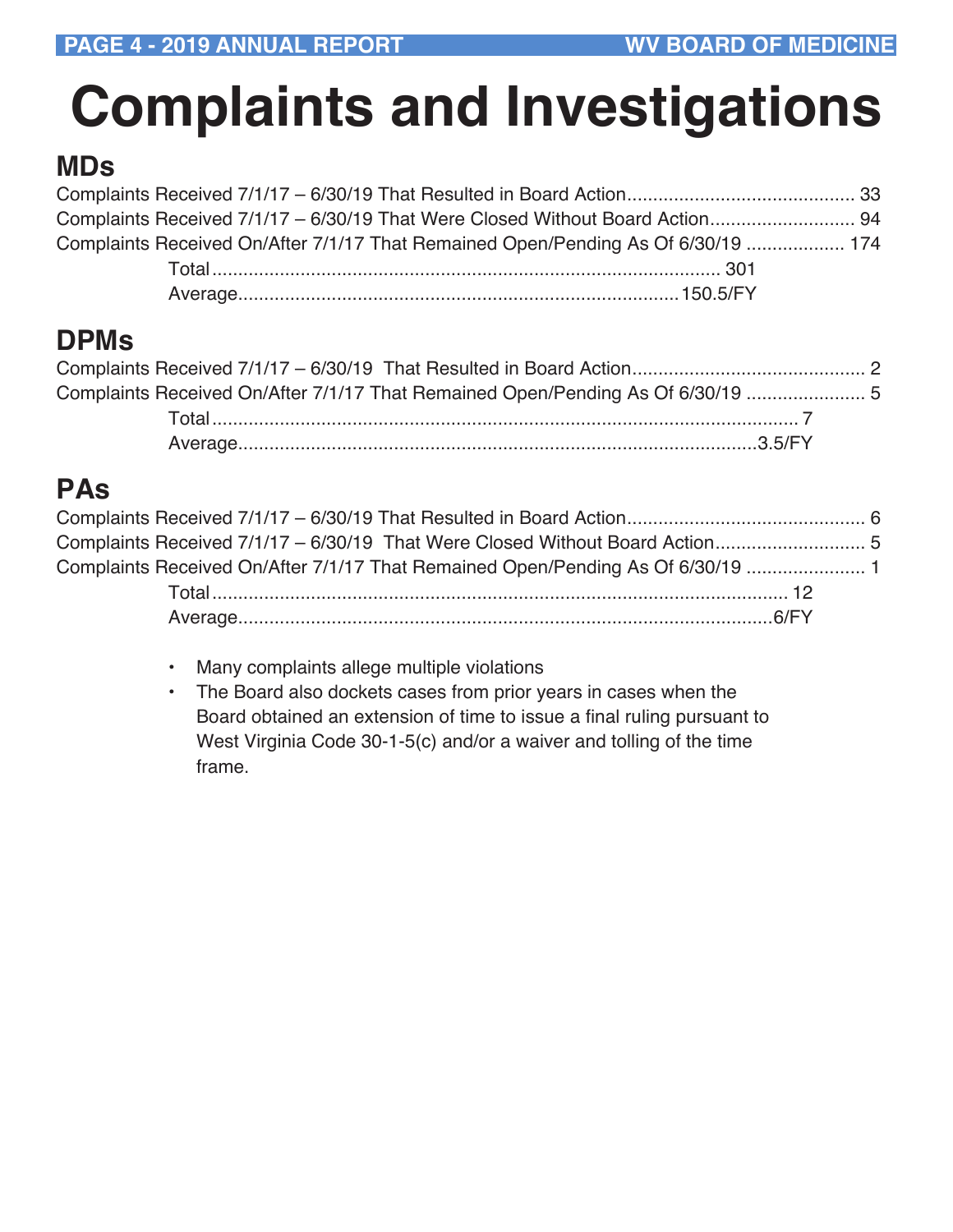# **Receipts and Disbursements**

|                                                                     | <b>Fiscal Year</b><br>2018 | <b>Fiscal Year</b><br>2019 |
|---------------------------------------------------------------------|----------------------------|----------------------------|
| <b>RECEIPTS</b>                                                     |                            |                            |
| Licensure applications, registrations and renewals                  | \$1,855,045.00             | \$1,901,580.00             |
| Examination fees, if applicable                                     | \$0.00                     | \$0.00                     |
| Other fees                                                          | \$38,270.00                | \$56,716.74                |
| Fines and penalties*                                                | \$18,750.00                | \$20,950.00                |
| Expense reimbursements from disciplinary actions                    | \$204.90                   | \$0.00                     |
| Grants, special appropriations or other sources of revenue not from |                            |                            |
| fees                                                                | \$0.00                     | \$5,000.00                 |
| Total receipts                                                      | \$1,921,787.57             | \$1,984,246.74             |
| <b>DISBURSEMENTS</b>                                                |                            |                            |
| Personal services**                                                 | \$1,076,429.51             | \$1,161,517.91             |
| Board member per diem compensation                                  | \$44,400.00                | \$39,148.40                |
| Travel expenses and automobile mileage                              | \$42,695.56                | \$30,449.40                |
| Professional contracts                                              | \$85,396.62                | \$99,503.94                |
| Rent                                                                | \$174,377.00               | \$169,866.24               |
| Office supplies                                                     | \$25,029.55                | \$29,222.45                |
| Postage                                                             | \$20,064.34                | \$20,169.23                |
| Entertainment and hosting                                           | \$3,972.48                 | \$4,414.37                 |
| Insurance                                                           | \$8,757.00                 | \$10,088.00                |
| <b>Bank</b> costs                                                   | \$39,252.46                | \$45,521.53                |
| <b>Total disbursements</b>                                          | \$1,994,006.76             | \$1,609,901.47             |

<sup>\*</sup> All fines and penalties are transferred to the state's General Fund.

<sup>\*\*</sup> Includes benefits.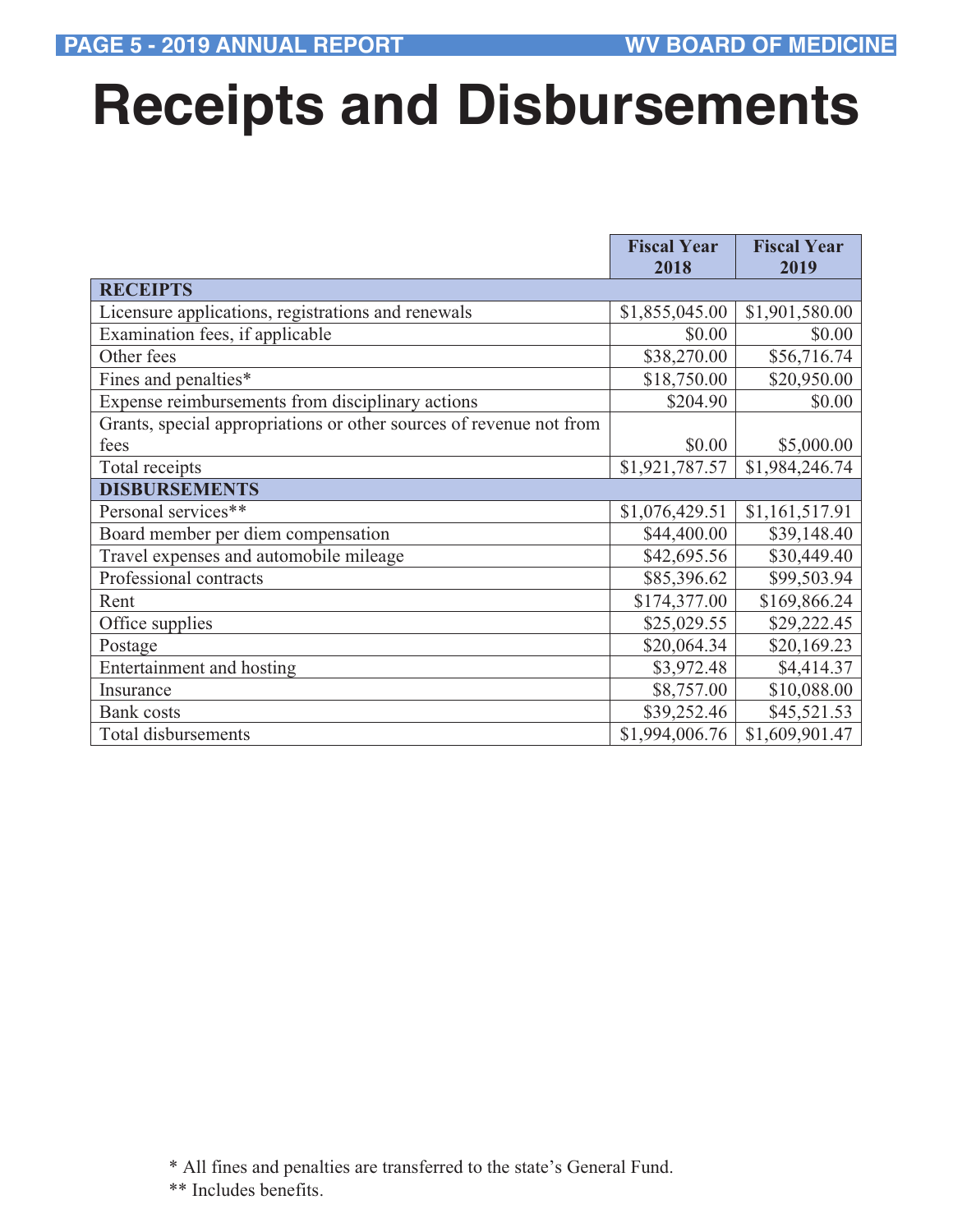#### **PAGE 6 - 2019 ANNUAL REPORT WV BOARD OF MEDICINE**

## **MD Map**

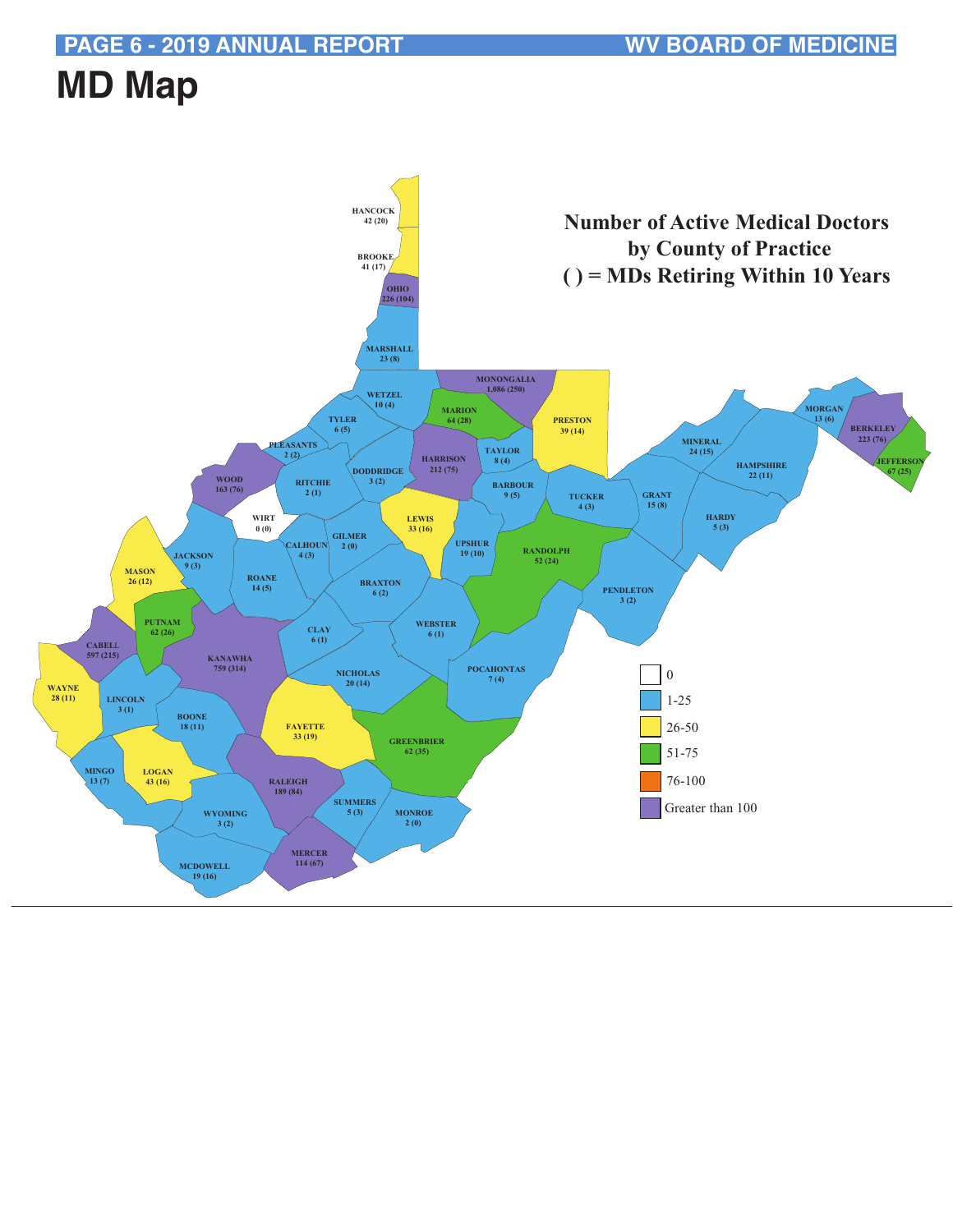**PAGE 7 - 2019 ANNUAL REPORT WV BOARD OF MEDICINE** 

## **DPM Map**